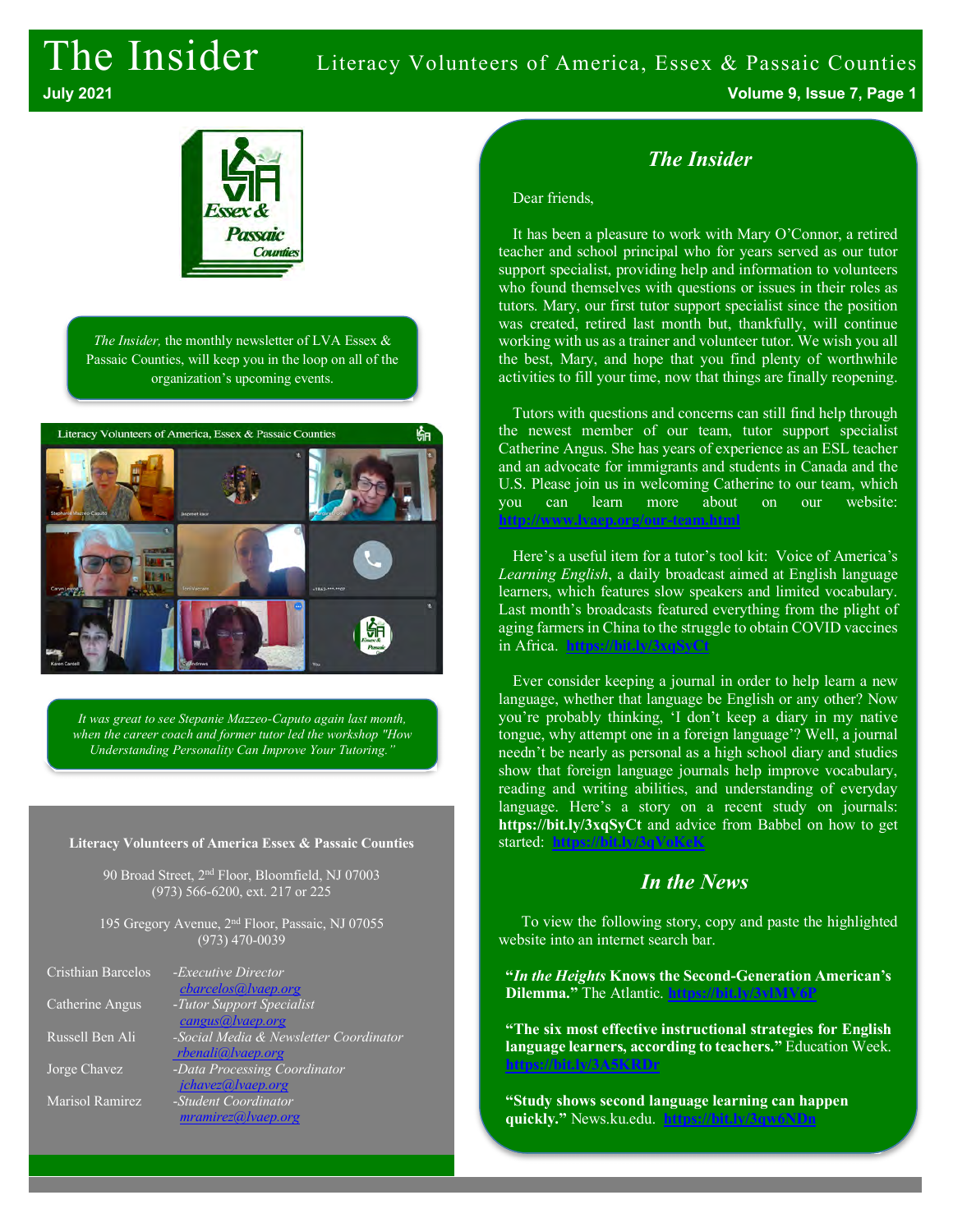

*Summer, a student from China, is nervous about her pronunciation skills but made it through a half-hour telephone interview in English with few problems.* 

### **Tutor Training Workshops**

**Online Training,** by Barbara Hathaway Platform: Zoom Tuesdays, 6:30 - 8:30 pm August 3, 10, 17, 24, & 31, 2021

## **Webinars**

#### **ProLiteracy and EdTech Center**

**Distance Education Strategies & Solutions** Webinar features experienced educators who share best practices and discuss your distance learning questions. Platform: Zoom Friday, July 23, 2021, 1:00-2:00 pm https://www.proliteracy.org/webinars

#### **NJALL**

The New Jersey Association for Lifelong Learning offers a series of webinars that are archived online, on everything from vocabulary instruction for English language learners to transitioning to the new reality of adult education, among others. The webinars are available to all via:

**https://www.youtube.com/channel/UCDWUWANSq56c 9lmd02ir6Ig**

#### *Getting to Know Us*

#### **Summer, LVA student**

It takes small steps to reach great distances, or so the saying goes, for demanding goals like language learning.

And Summer, an accountant from the industrial city of Tangshan in northern China, has taken her share of steep and difficult steps.

There were frustrating encounters with supermarket staff who didn't understand her heavily-accented English. And she was lost while listening to her literacy program classmates whose Creole French accents she found hypnotic but undecipherable.

"That's why it's a hard life in America," she said of her language struggles. "When my English gets better maybe I can get a job and do everything myself. Now, even the easiest thing for me is hard."

There's also pressure from relatives back home who are concerned about her safety, given media reports of attacks against Asian-Americans.

"My family are worried about me and ask me to come back," she said. "They say America is not nice to Asians. But actually everyone is nice, everyone is friendly."

Back in her virtual classes, Summer finds that she can now converse with her classmates. And that's progress.

"Now we can speak and understand each other," she said.

Diane Masucci, one of Summer's two tutors, described her as curious, caring, and bright. "Her questions often help me to understand the similarities between American and Chinese families who need to work hard to feed, clothe and educate their families," Diane said. "Her English skills improve weekly. She is a pleasure to teach."

Summer is anxious to reconnect with her tutors and classmates, in person this time, as they'd done before the pandemic forced her classes to go virtual.

"Even though the online class is very convenient, I'm looking forward to going back to the library," Summer explained. "People need to be social. I want to be social."

#### *Literacy opens a wide door to life. Help us keep that door open with your donation!*

*Thanks in large part to you, we are able to aid hundreds of students each year. Please continue your efforts to improve the lives of others by giving the gift of literacy. You can contribute through our website* – **http://www.lvaep.org/donate.html** *or by mailing us a check.*